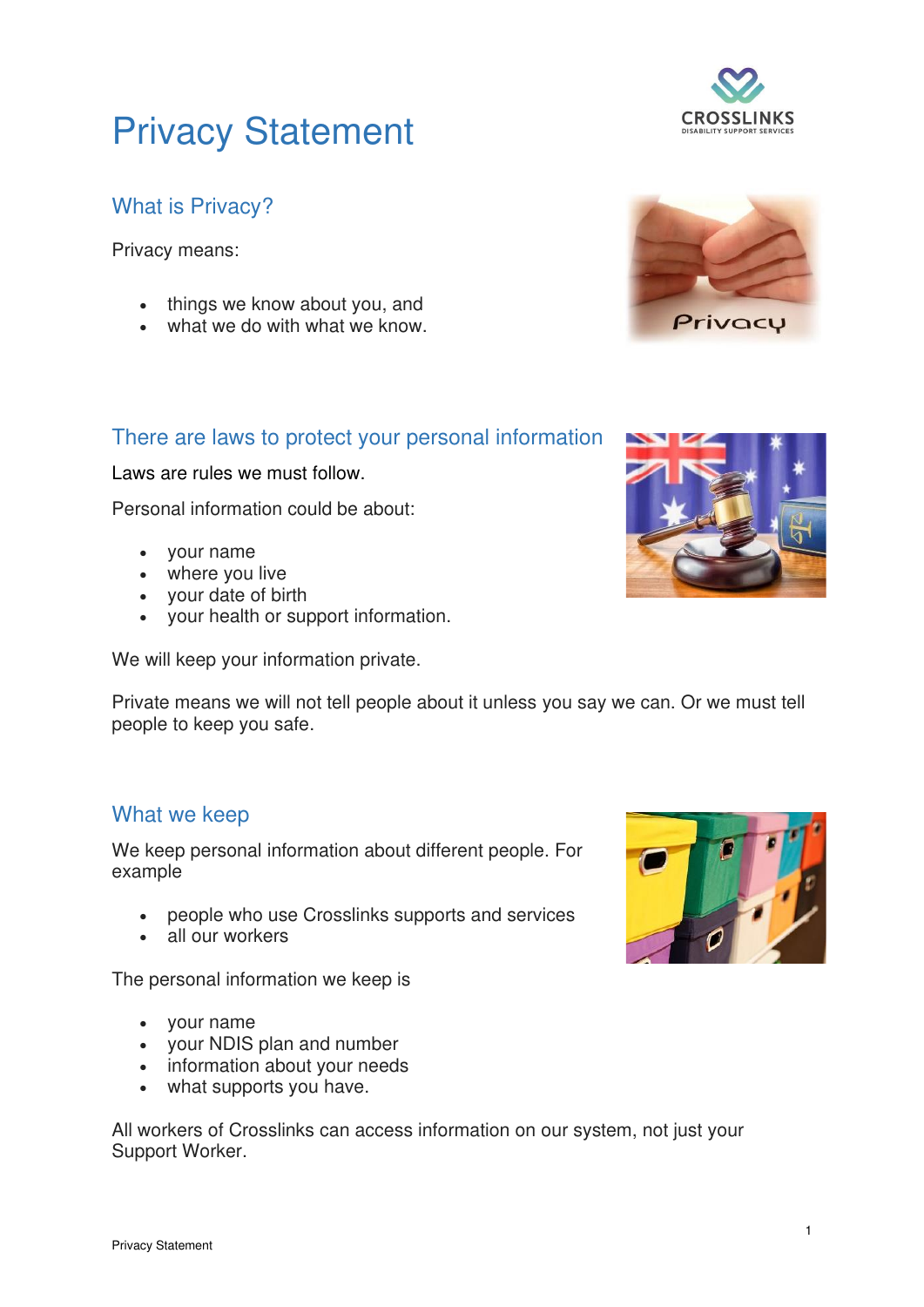We will not tell anyone about your personal information. Unless you ask us too.

#### How we get personal information

We get personal information from

- you
- someone you trust to help you
- For example,
	- a carer
	- your parent or trusted friend

## You can give consent for other people to give us

#### your information

Consent means you say yes.

You do not have to give us all your personal information. Just the information we need to support you.

If you do not consent that's okay but we might not be able to give you the support you need.

#### We might ask you for your information

- by phone
- by email
- in person

If you are not sure the person you speak to is from Crosslinks you can ask to see their Crosslinks identification badge. If you do not think the person is from Crosslinks do not give them any information. Call your Area Manager to check on 08 9374 1600 between 8 - 4.30pm Monday to Friday.





| Consent |
|---------|
| agree   |
|         |
|         |
|         |
|         |
|         |

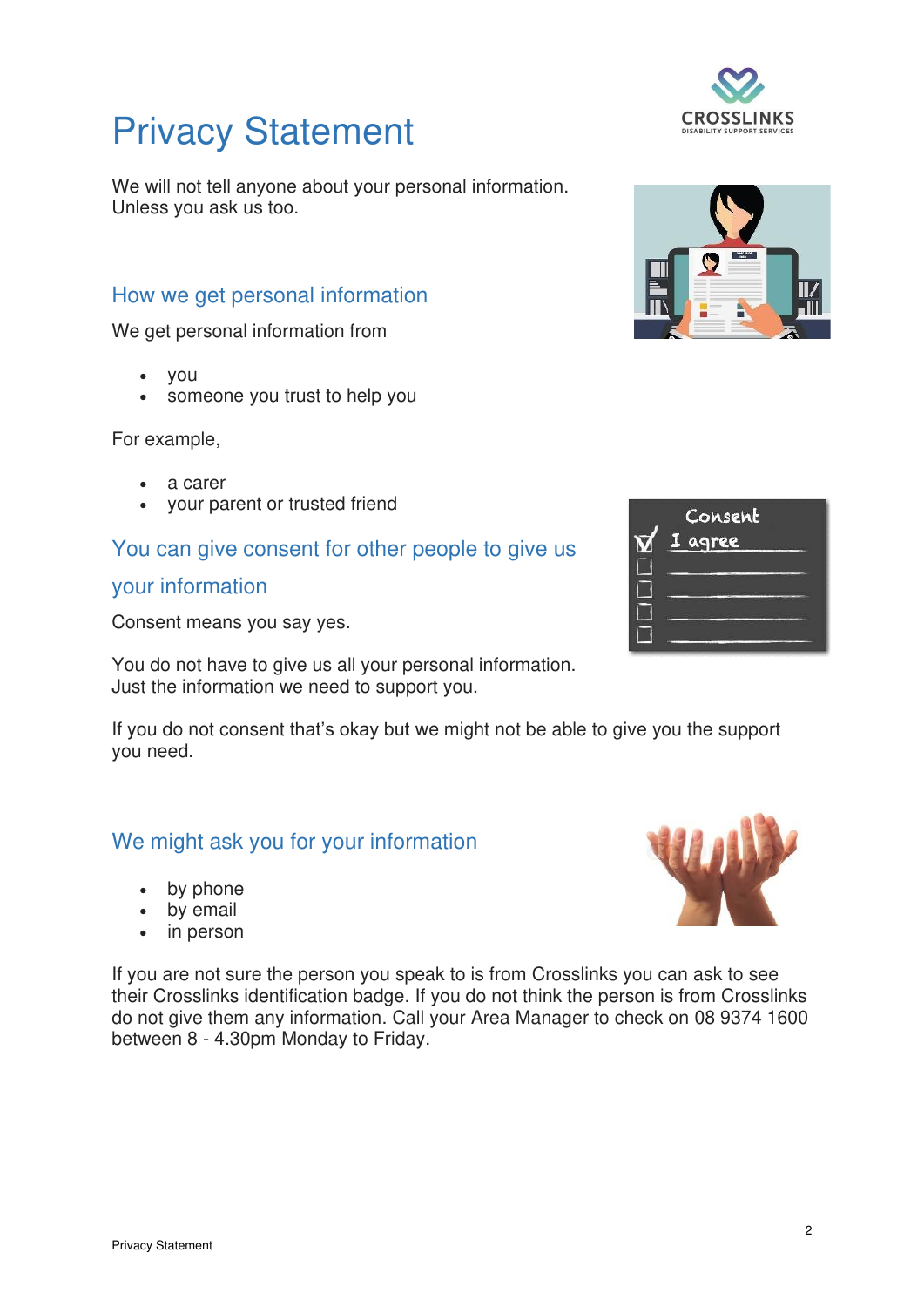



#### How we use personal information

We use personal information to help us

- give you services
- give you supports
- to contact you.

We might need to tell other people about you because they

- help with your NDIS plan
- give you supports you need.

#### How we keep personal information safe

- We keep all our records safe, and we have secure access.
- Secure access means you must have special keys to open the office and passwords to access the computer.
- We keep information on our computers safe.
- We only tell people your information if the law says they can know.

## About our website and social media

We might find out your personal information from

- our website
- our social media.

For example, Facebook.

We get information about how people use our website. For example,

what website pages people look at